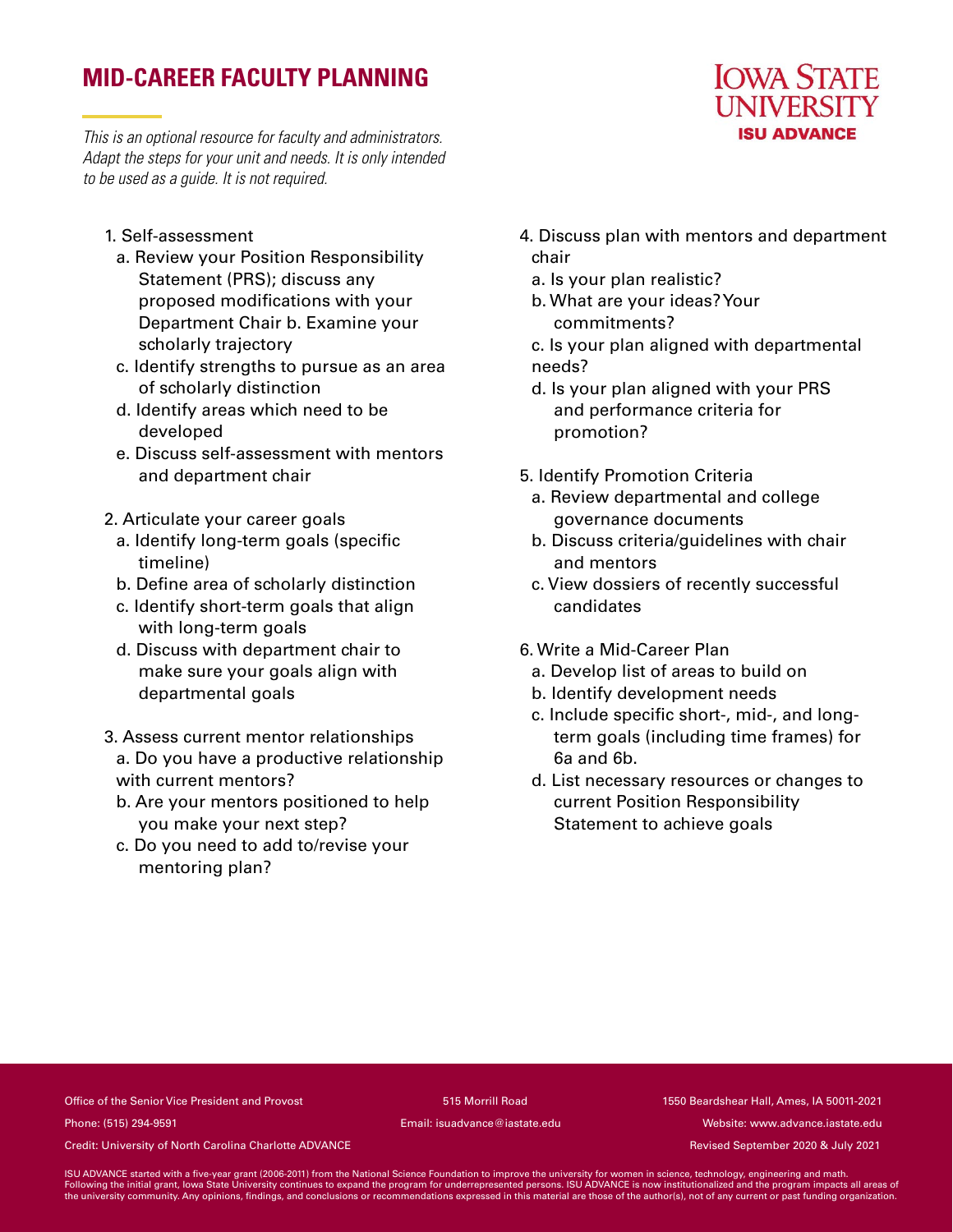

#### Planning for Promotion to Professor

Consult the ISU Faculty Handbook Associate Professor and/or Tenure (Section 5.2.3.3) to align your achievements with qualifications for Promotion to Professor.

Consult your college and department documents to align your achievements with qualifications for Promotion to Professor.

Articulate the alignment of your achievements with Promotion to Professor in a brief document.

Discuss plans with mentors and department chair.

Make a plan to prepare your dossier.

### Reading about requirements

• Resources about Faculty Advancement and Review and Current Process Guidelines on the Provost's Office

- Checklist for Promotion and Tenure Review
- Excerpts from the Faculty Handbook
- College templates for preparation of P&T dossier
- Documentation for Promotion and Tenure **Process**
- Examples of Successful Packets

The Office of the Senior Vice President and Provost makes a selection of exemplary Promotion and Tenure dossiers available for faculty review throughout the year. These dossiers (Tab 2 faculty narratives) offer good examples of the variety of ways in which faculty summarize and present their work and scholarly impact as part of their promotion and/or tenure case. These dossiers are organized by College and are available for faculty review via CyBox. If you are interested in reviewing these dossiers, please contact Mel Lee at mklee@iastate.edu or Megan Peterson at meganmp@iastate.edu, or call 515-294-9591.

## Preparing your materials

Cover Sheet (Promotion and Tenure: Forms and Materials)

# Tab 1 materials

- Factual Information Summary Sheet for Promotion and Tenure
- PRS (Departmental Administrator: Provide summary if there have been changes)

• Vita. Reverse chronological order. No page limits.

### Tab 2 materials

### Dossier:

• Documentation of scholarship and performance (25-page maximum)

Office of the Senior Vice President and Provost 515 Morrill Road 1550 Beardshear Hall, Ames, IA 50011-2021 Phone: (515) 294-9591 Email: isuadvance@iastate.edu Website: www.advance.iastate.edu

Credit: University of North Carolina Charlotte ADVANCE **Revised September 2020 & July 2021** Credit: University of North Carolina Charlotte ADVANCE

ISU ADVANCE started with a five-year grant (2006-2011) from the National Science Foundation to improve the university for women in science, technology, engineering and math.<br>Following the initial grant, lowa State Universi